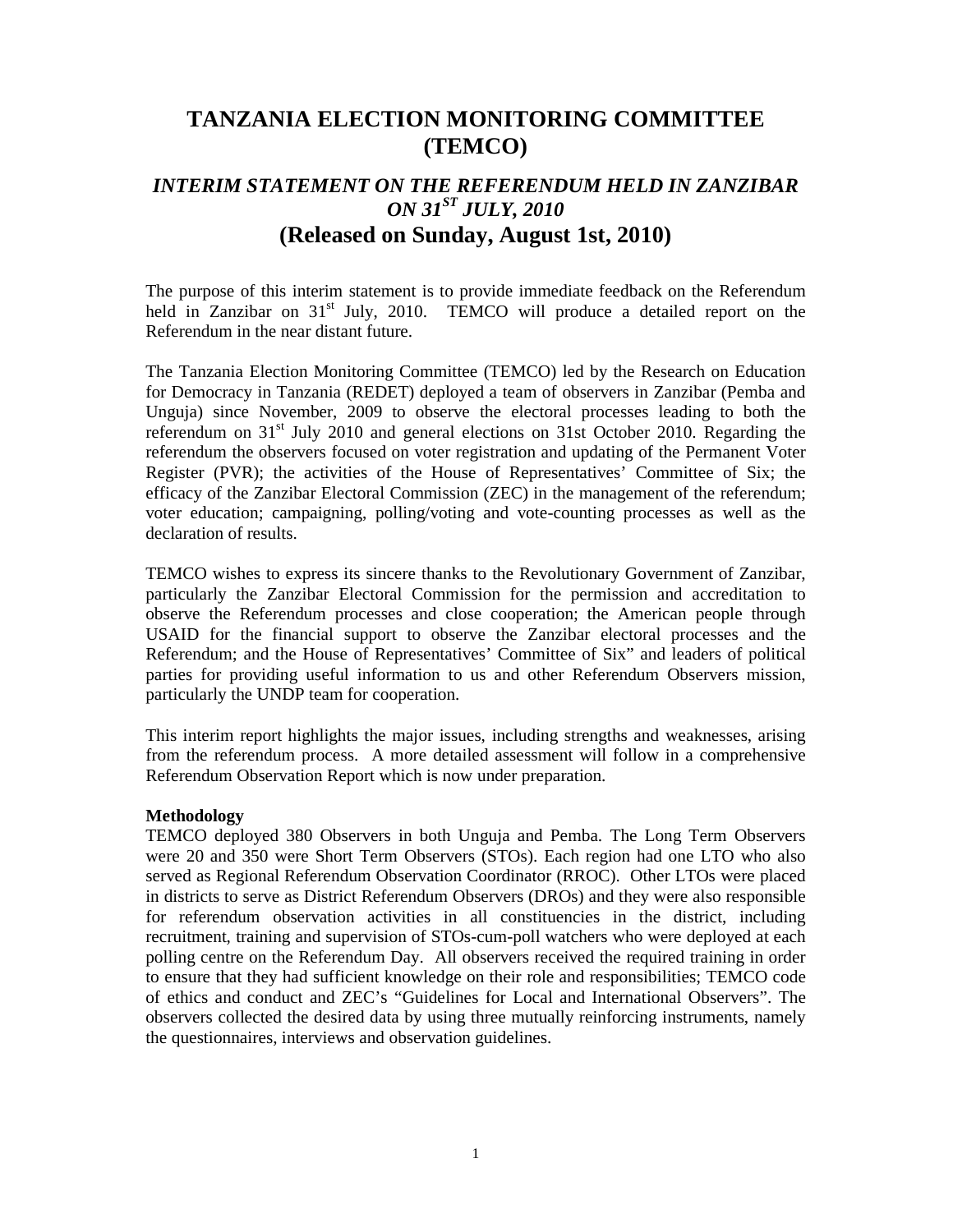## *Voter Registration and Updating of the Permanent Voter Register for the Referendum and 2010 General Elections*

In most constituencies the registration clerks did their work competently and with a sense of duty and responsibility. The supply of registration materials was in general adequate; the registration centres were opened and closed on the prescribed time. Defective devices were repaired or replaced in good time; and most of those who wanted to register were able to do so in accordance with the provisions of the law and regulations governing the registration and updating of the PVR. The supervision of the registration clerks was carried out effectively and there was no shortage of registration materials at the centres. TEMCO observers' reports do not show cases of double registration or under-age registration. Two major political parties, CCM and CUF placed agents almost at all registration centre but other parties did not. Security at the registration centres was adequately provided by Uniformed Policemen and Policewomen. There were no reported cases of harassment or intimidation.

Updating of the PVR was concluded on  $5<sup>th</sup>$  May, 2010 as planned by ZEC. ZEC conducted a special registration exercise on  $8<sup>th</sup>$  and  $9<sup>th</sup>$  May, 2010 to register potential voters who were identified on 22 to  $28<sup>th</sup>$  February 2010 as having missed the official registration period due to the lack of a ZAN ID. A total of 3368 voters who were in the 2005 Permanent Voters Register were identified as qualified voters but were not in the new PVR due to a lack of ZAN IDs. TEMCO observed that the exercise was done peacefully in all centers observed. However, the estimated number of potential voters by ZEC was far from the number who actually registered. ZEC estimated 1,984 voters but the actual turnout during registration was 436.

TEMCO observed the display of the PVR by the Zanzibar Electoral Commission (ZEC) from  $14<sup>th</sup>$  June to  $20<sup>th</sup>$  June, 2010. The exercise was conducted in all Zanzibar constituencies. ZEC publicized the exercise through Television Zanzibar (TVZ), Sauti ya Tanzania Zanzibar (STZ) and Zanzibar Leo Newspaper. The political parties also sensitized their members of the importance of checking their names and taking the necessary measures to address any problems. TEMCO observed that the exercise was conducted peacefully and effectively compared to the 2000 and 2005 elections where voters were given a very short time to check their names prior to voting. Unlike previous elections, there were no complaints of registration of unqualified voters such as foreigners and persons below 18 years of age. Most of the complaints were related to typographical errors. However those problems were solved in time by the ZEC technical team. On 25th June, 2010 voter identity cards were distributed at the registration centers. No deadline was given for collecting the voter registration cards.

However, TEMCO observers identified a few problems which should be highlighted here:

- i. Throughout the new voter registration and PVR updating processes the lack of ZAN IDs was the major constraint that left a large number of potential voters unregistered. Through the interviews and observations voters attributed the failure to secure ZAN IDs to the following factors:
	- That Some *Shehas* discretionally and illegitimately refused to provide application forms to potential voters to enable them to obtain ZAN IDs;
	- That there were those who had no birth certificates (*targisi*) and the process of obtaining them cost time and a significant amount of money – including the costs of transport because applicants were put in a 'go and return again' mill. This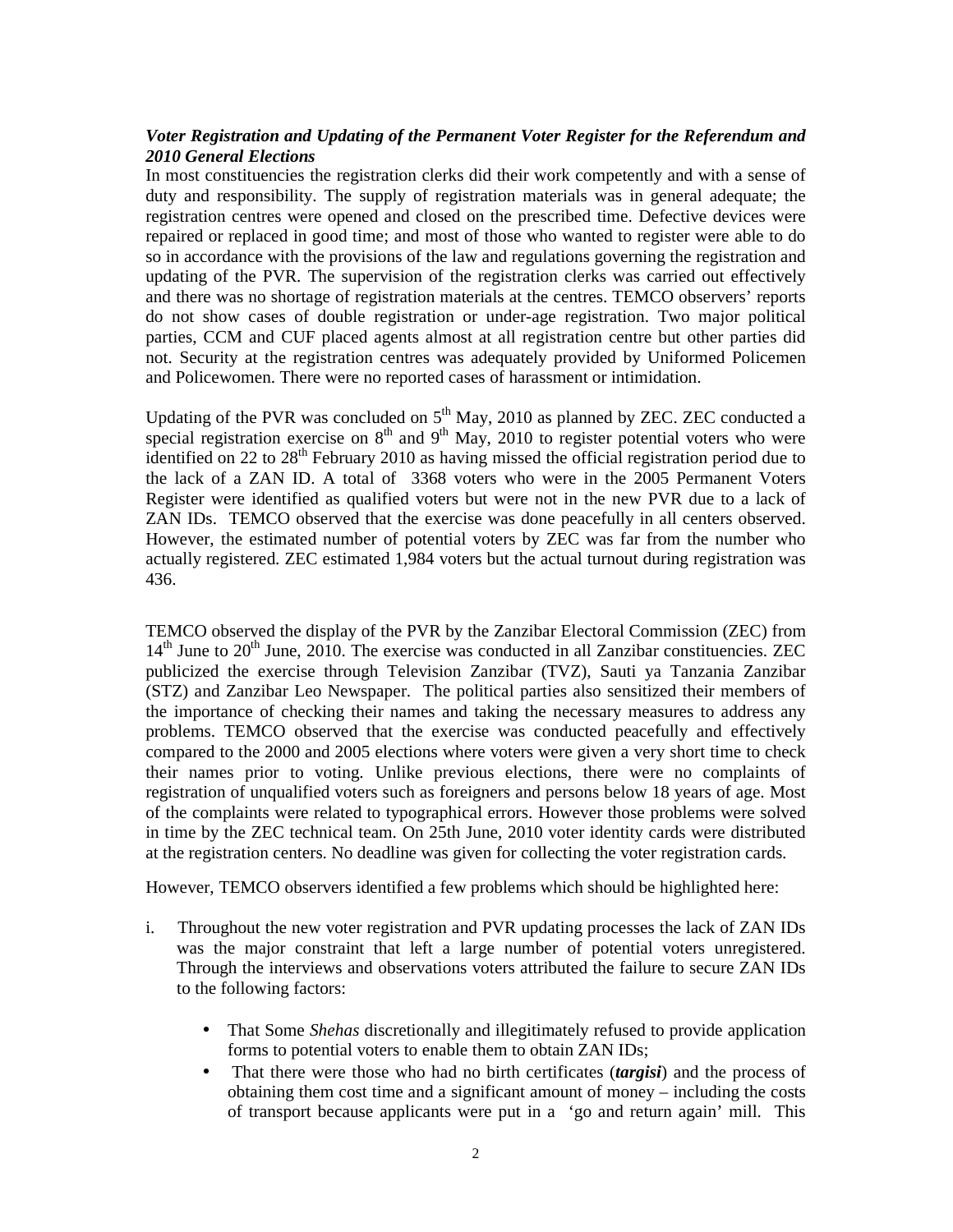entailed going to the district headquarters to make a follow up and paying penalties for a late application. The amount involved was alleged to vary between 30,000/= and 45,000/= shillings, a considerable burden for common people.

That those born in 1963 or earlier faced the requirement of obtaining a legitimate ZAN ID by obtaining affidavits in a court of law, which also had high costs in terms of financial expenses, time and cumbersome bureaucratic procedures.

#### *Management of the Referendum*

The management of the Referendum was the responsibility of the Joint Committee of Six people which was formed following the resolutions of the House of Representatives on  $29<sup>th</sup>$ January paving the way for the creation of a Government of National Unity. As well, the Zanzibar Electoral Commission by virtue of its constitutional mandate had the obligation to manage the referendum processes. The referendum was not carried out in a vacuum; it was informed and governed by the Referendum legislation (i.e. Act No. 6 of 2010).

TEMCO observations revealed that both the Committee of Six and ZEC carried out their activities consonant with the requirements and provisions of the law. The Committee of six organized a number of sessions in order to educate the people on the rationale of a referendum and political benefits of the Government of National Unity. They held meetings with several groups in Unguja and Pemba. In Unguja these included the Zanzibar Press Club, involving all media institutions on  $19<sup>th</sup>$  July 2010; Civil Society Organizations on  $20<sup>th</sup>$  July 2010; Higher Learning Institutions on  $21^{st}$  July, 2010; Shehas on  $26^{th}$  July 2010 and Religious Leaders on  $22<sup>nd</sup>$ , July 2010 and later (27-30<sup>th</sup> July, 2010) the Committee of six left Unguja for Pemba for similar meetings. Moreover, useful information on the Referendum was communicated to the wide public through the electronic (Radio and Televisions) and print media (News papers) as well as posters. The Committee of six and ZEC were funded by the Revolutionary Government of Zanzibar to implement the Referendum activities. TEMCO observers noted that:

- Despite a short period of only two weeks the Committee of Six was able to meet and educate and discuss issues pertaining to the referendum and GNU with different groups of people of Zanzibar society.
- ZEC recruited and selected the referendum personnel in a manner which was transparent and competitive, abiding by the principles of merit staffing.
- Qualifications of potential candidates for the post of District Referendum Officers; Assistant District Referendum Officers; Constituency Referendum Officers; and Assistant Constituency Referendum Officers were spelt out clearly.
- Selected applicants received adequate training on their role and responsibilities. TEMCO observers were satisfied with the performance of the ZEC personnel at all levels.
- The distribution of referendum materials was carried out efficiently and effectively using the assistance of theTanzania Peoples Defense Forces (TPDF). TEMCO observers' reports reveal that there was no single polling stations which had insufficient materials for the Referendum Day.

Despite the good work that was carried out by the Committee and the electoral management body, ZEC, TEMCO noted the following shortcomings which are worth pointing to:

• The financial resources that were disbursed by the Revolutionary Government of Zanzibar to the Committee and ZEC to run the referendum were too inadequate to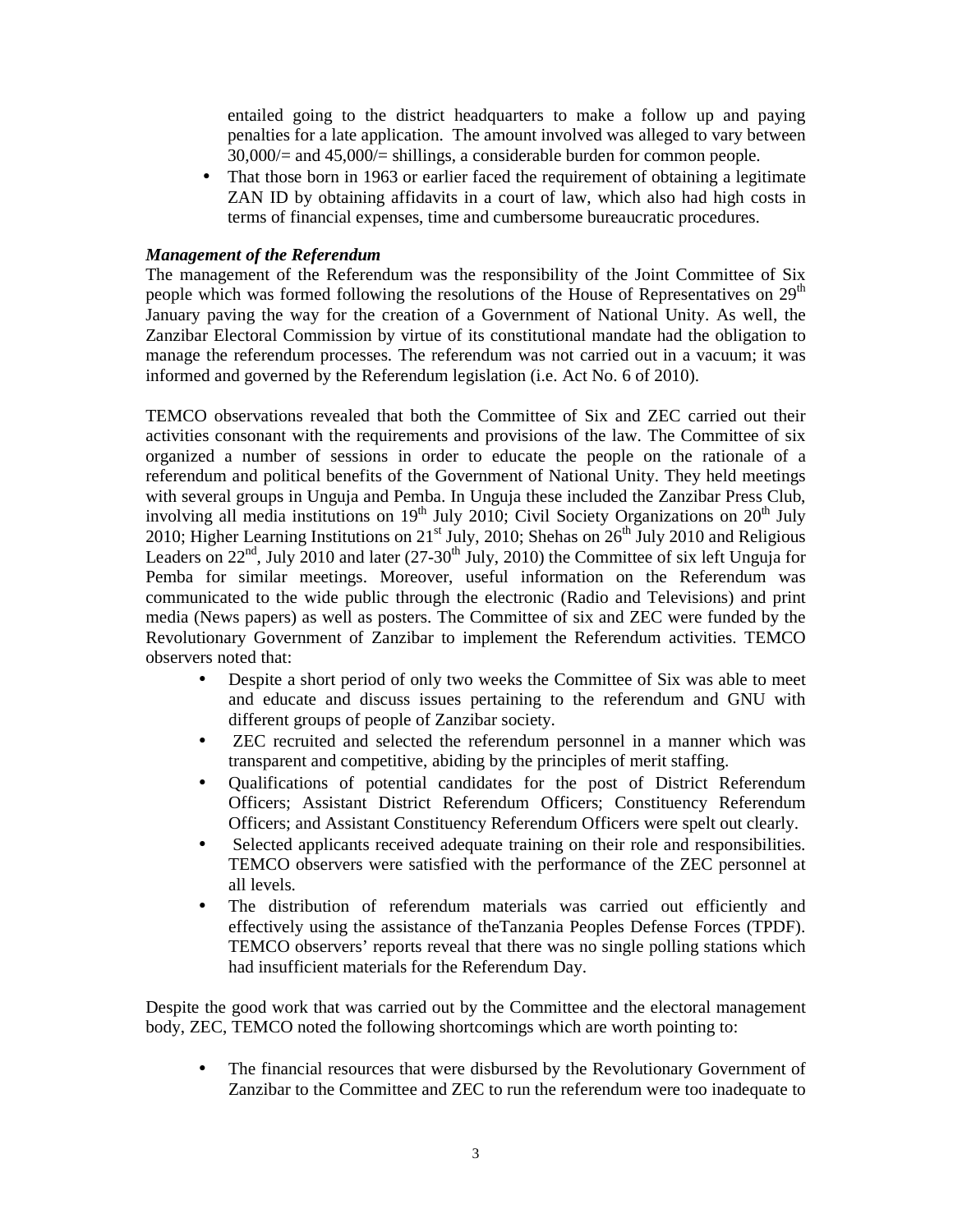meet the referendum requirements. For instance, ZEC required Tshs 3 billion but only 2 billion was made available to the Referendum management body;

- The time which was spent to educate the public on the rationale and objectives of the referendum and GNU was somewhat inadequate.
- Some Government officials including the *Shehas* and District Commissioners to some extent undermined the initiatives to educate the public on the referendum in different significant ways;
	- Some did not allow some CSOs which were contracted by ZEC to provide voter education to carry out their activities without hurdles.
	- Some posters carrying messages on the referendum that wer sent to government officials for distributing and posting to public places never found the way out of their offices.
- The use of military personnel for distribution of referendum materials is not sacrilege taking into account the concrete conditions of ZEC. However, electoral processes including referenda are political-cum-civilian activities which do not necessarily call for the use of armed military personnel. There is an urgent need to build and enhance the efficiency and effectiveness of ZEC in logistic management.

TEMCO observations reveal that despite of these isolated shortcomings here and there the integrity of the referendum process in its entirety was not affected.

#### *Voter Education*

TEMCO noted that UNDP provided funds to ZEC to facilitate voter education specifically for the Referendum. Sixteen CSOs (8 in Unguja and 8 in Pemba) were contracted by ZEC to offer Voter Education. Moreover, there were 3 groups also contracted by ZEC to offer voter education through Street displays and performing arts. Both the Electronic and the print media played a significant role in providing Voter education.

However, TEMCO noted that:

- Some of the CSOs were denied opportunity to provide voter education to the people;
- Due to inadequate funding they did not reach the targeted areas and population
- The conditions attached to the disbursement of funds to the CSOs were too stringent to allow effective facilitation of voter education.

### *Campaigns*

According to ZEC and the Committee of Six there were no official campaigns in terms of pro-"YES" camp and pro-"NO" camp. It was argued that the existence of such campaigns would create divisions and misunderstandings among the people. However, TEMCO observations revealed that there were both "open" and "underground" campaigns. The open campaigns were carried out by the 'YES' camp, including leaders of the major political parties, the architectures of *Maridhiano*; Tanzania Centre for Democracy; the Committee of Six and other pro-YES supporters. Moreover, a number of posters with Pro-"YES" messages were distributed in public places.

The "underground" campaigns were carried out by the pro-"NO" camp. The anti-referendum and GNU messages were read by TEMCO observers mainly at Kisonge CCM Maskani. Some Shehas were also accused of carrying out underground campaigns. However, TEMCO observers did not gather evidence to justify the allegations. Some of the pro-"NO" crusaders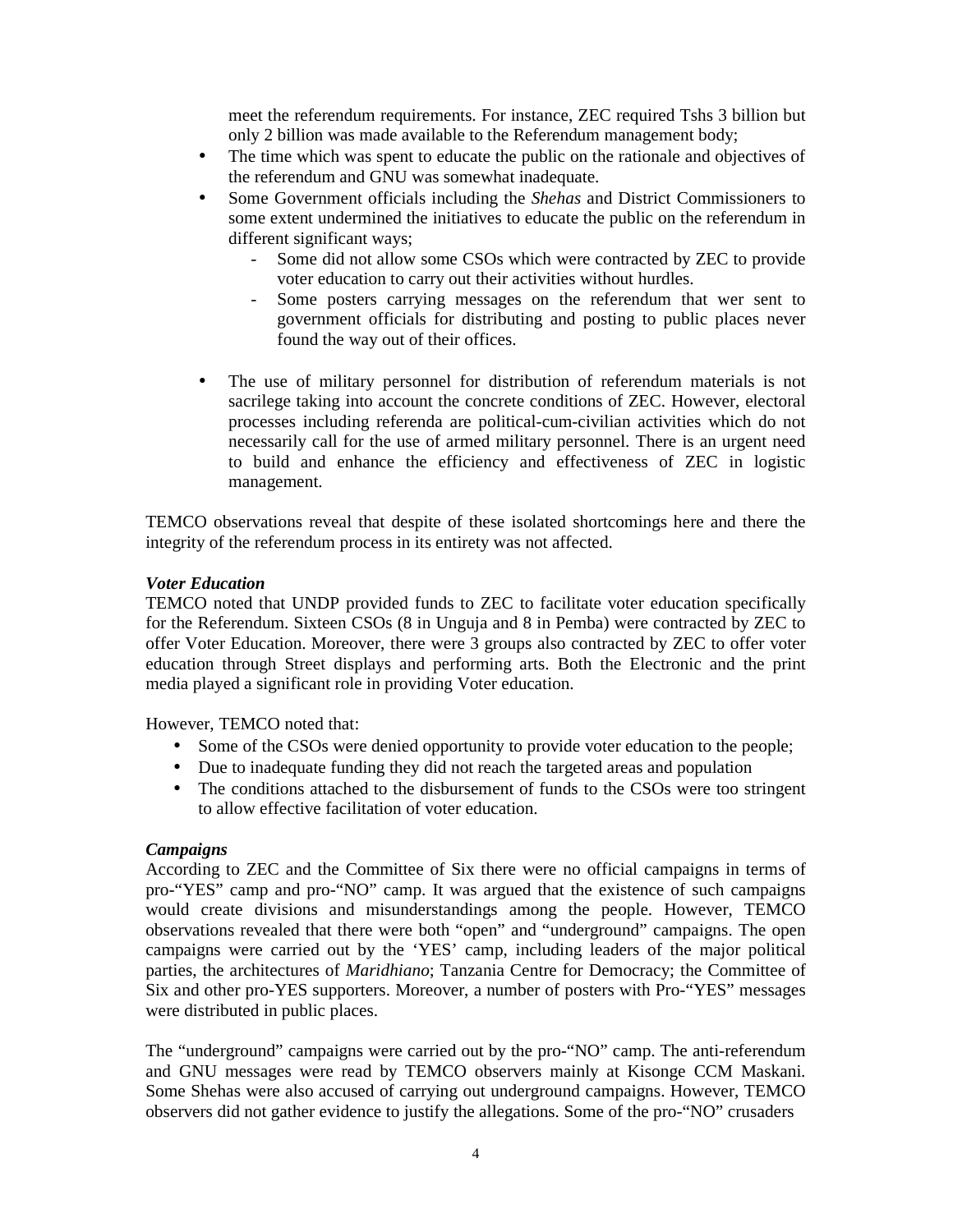wrote and distributed pieces of papers with "character assassination", defamatory and "intimidatory" messages targeting specific innocent individual leaders. One of the pieces carried a title " Ilinde Nchi Yako Julai 31 kwa Hapana" (Defend your country with a 'NO' vote on  $31<sup>st</sup>$  July) and the second was titled "Barua ya Wazi kwa Spika – Kificho" (Open Letter to Speaker-Kificho). TEMCO is of the view that:

- Such messages were a threat to peace, tranquility and political tolerance in Zanzibar
- The negative campaign messages could fuel antagonism and undermine the drive to building political consensus in Zanzibar

The Committee of Six and ZEC had noble responsibility to condemn such malpractices in the referendum campaigns.

## **Referendum Day**

Reports of TEMCO observers show that the polling centres and polling stations were opened and closed on the required time. Names of voters in the PVR were displayed as stipulated by the Referendum Act. There were sufficient polling stations; hence the voters did not spend much time on queues. The referendum materials were adequate enough to allow smooth polling. The Referendum Polling Assistants, by and large, carried out their duties and responsibilities as required. However, TEMCO is of the view that:

• Voters should have been encouraged to verify their names before the Referendum Day.

- Names of the voters in the PVR at the Polling Centres should have been displayed in legible alphabetical letters visible from a distance to avoid overcrowding.
- Some Referendum Assistant officers who were appointed to assist the voters who had difficulties in reading and writing (including the illiterate voters) were not effective as they should have been.
- TEMCO noted that ZEC did permit the presence of the agents of political parties in polling stations. However, it allowed political parties to apply for accreditation to observe the referendum processes. TEMCO observed that only CUF had accredited observers in most polling centres and polling stations.

### **Policing the Referendum**

TEMCO observers' reports reveal the presence of adequate uniformed and unarmed policemen and policewomen at polling centres and polling stations. TEMCO wishes to state that, in comparison with previous elections, the Police personnel demonstrated acceptable level of professionalism and integrity in executing their duties and responsibilities at the polling centres and stations. Some of the good conduct of the Police is worth pointing to:

- Some police personnel helped the voters and the disabled to locate their polling stations
- They helped the elderly, expecting mothers, the sick and the disabled
- Almost all police officers used a voter-friendly language
- There was satisfactory cooperation and interaction between the police officers and Referendum Assistant Officers as well as Referendum Observers